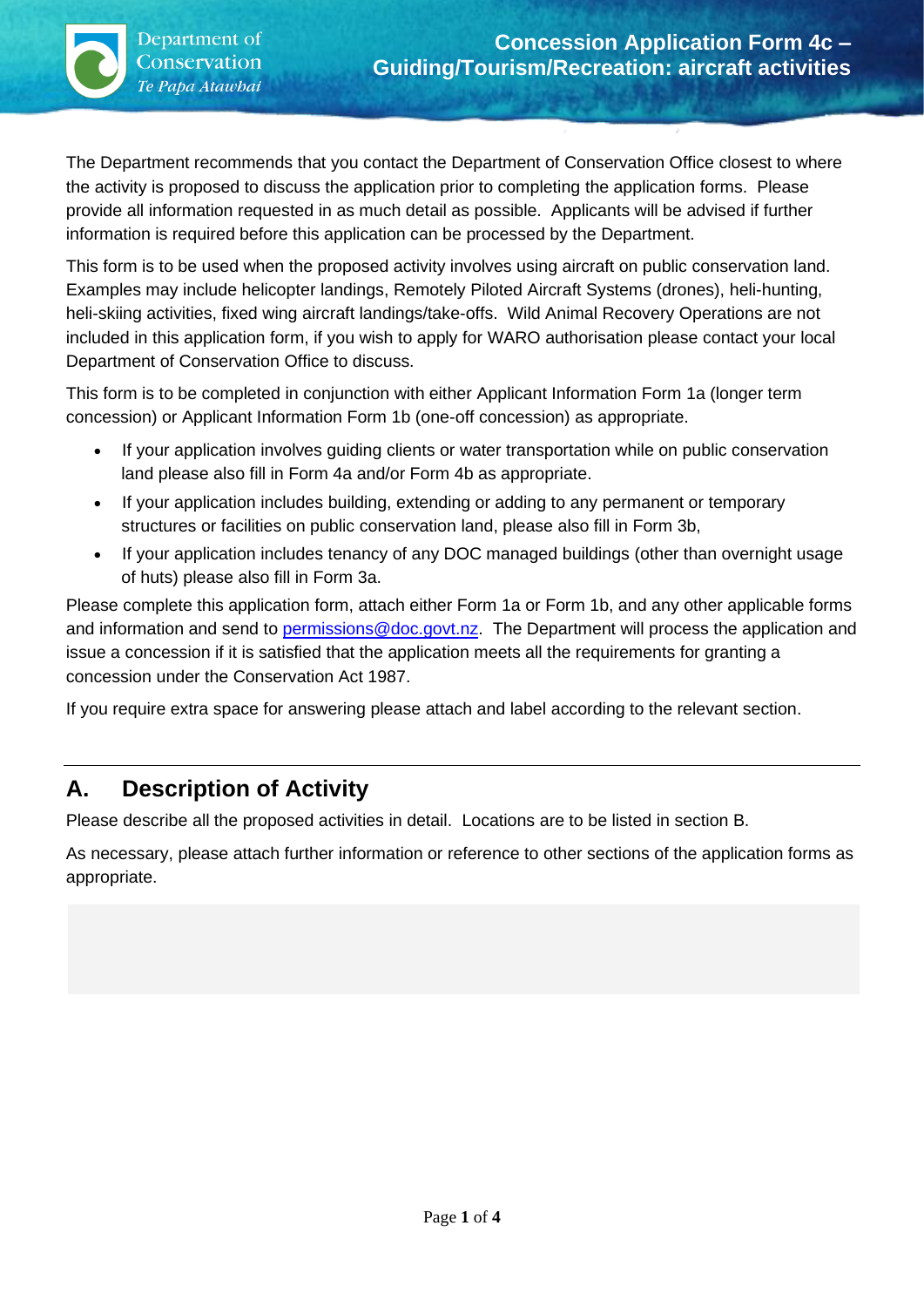# **B. Location(s)**

List the areas of your operation, please use NZTM GPS coordinates where possible, and attach a map and label Attachment 4a:B. If you are unable to identify the areas or you do not know them, please seek the assistance of Departmental staff.

| Name of<br><b>Conservation Area</b> | Location and/or name of<br>landing site | Size, type, model, registration<br>number and colour of aircraft | Max number of landings at<br>each site per day/and total<br>per year | Max number of people<br>landed at each site per<br>day/and total per year |
|-------------------------------------|-----------------------------------------|------------------------------------------------------------------|----------------------------------------------------------------------|---------------------------------------------------------------------------|
|                                     |                                         |                                                                  |                                                                      |                                                                           |
|                                     |                                         |                                                                  |                                                                      |                                                                           |
|                                     |                                         |                                                                  |                                                                      |                                                                           |
|                                     |                                         |                                                                  |                                                                      |                                                                           |
|                                     |                                         |                                                                  |                                                                      |                                                                           |
|                                     |                                         |                                                                  |                                                                      |                                                                           |
|                                     |                                         |                                                                  |                                                                      |                                                                           |
|                                     |                                         |                                                                  |                                                                      |                                                                           |
|                                     |                                         |                                                                  |                                                                      |                                                                           |
|                                     |                                         |                                                                  |                                                                      |                                                                           |
|                                     |                                         |                                                                  |                                                                      |                                                                           |
|                                     |                                         |                                                                  |                                                                      |                                                                           |
|                                     |                                         |                                                                  |                                                                      |                                                                           |
|                                     |                                         |                                                                  |                                                                      |                                                                           |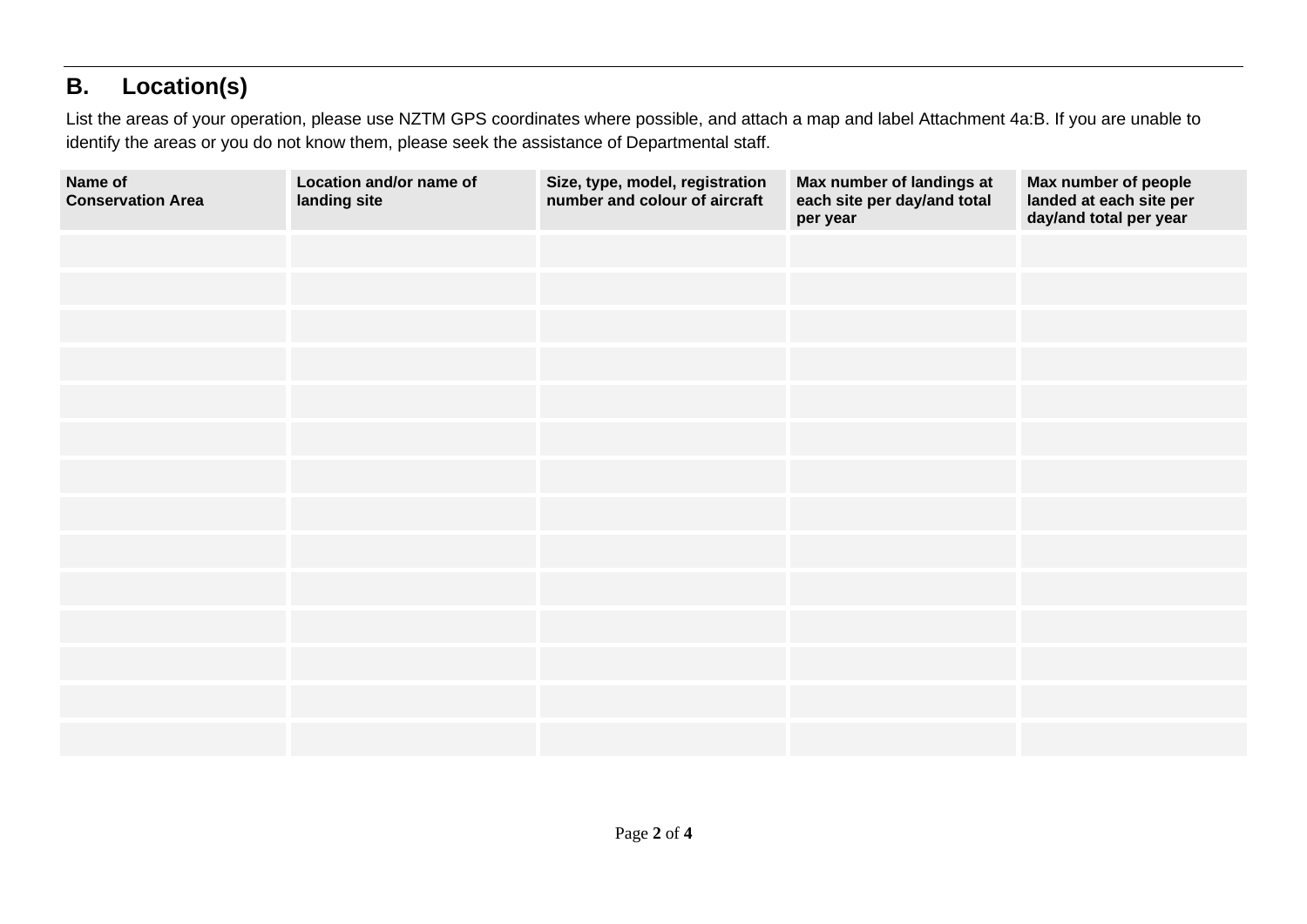## **C. Environmental Impact Assessment**

This section is one of the most important factors that will determine the Department's decision on the application. Please answer in detail.

In column 1 please list all the locations of your proposal, please use NZTM GPS coordinates where possible. In column 2 list any special features of the environment or the recreation values of that area. Then in column 3 list any effects (positive or adverse) that your activity may have on the values or features in column 2. In column 4 list the ways you intend to mitigate, remedy or avoid any adverse effects noted in column 3. Please add extra information or supporting evidence as necessary and label Attachment 4c:C.

Refer to Steps 1 and 2 in your Guide to Environmental Impact Assessment to help you fill in this section.

| <b>Location on public</b><br>conservation land | Special feature or value | Potential effects of your<br>activity on the feature or<br>value (positive or adverse) | Methods to remedy, mitigate or avoid any adverse effects<br>identified                                                                                                                            |
|------------------------------------------------|--------------------------|----------------------------------------------------------------------------------------|---------------------------------------------------------------------------------------------------------------------------------------------------------------------------------------------------|
| EG: Tararua Forest Park - all<br>landing sites | "Wilderness experience"  | Disruption to the quiet<br>enjoyment of the wilderness<br>feel                         | Maximise number of clients per trip to minimise<br>$\bullet$<br>number of landings during busy periods<br>Undertake landings in mornings and evenings when<br>$\bullet$<br>less recreators around |
|                                                |                          |                                                                                        |                                                                                                                                                                                                   |
|                                                |                          |                                                                                        |                                                                                                                                                                                                   |
|                                                |                          |                                                                                        |                                                                                                                                                                                                   |
|                                                |                          |                                                                                        |                                                                                                                                                                                                   |
|                                                |                          |                                                                                        |                                                                                                                                                                                                   |
|                                                |                          |                                                                                        |                                                                                                                                                                                                   |
|                                                |                          |                                                                                        |                                                                                                                                                                                                   |
|                                                |                          |                                                                                        |                                                                                                                                                                                                   |
|                                                |                          |                                                                                        |                                                                                                                                                                                                   |